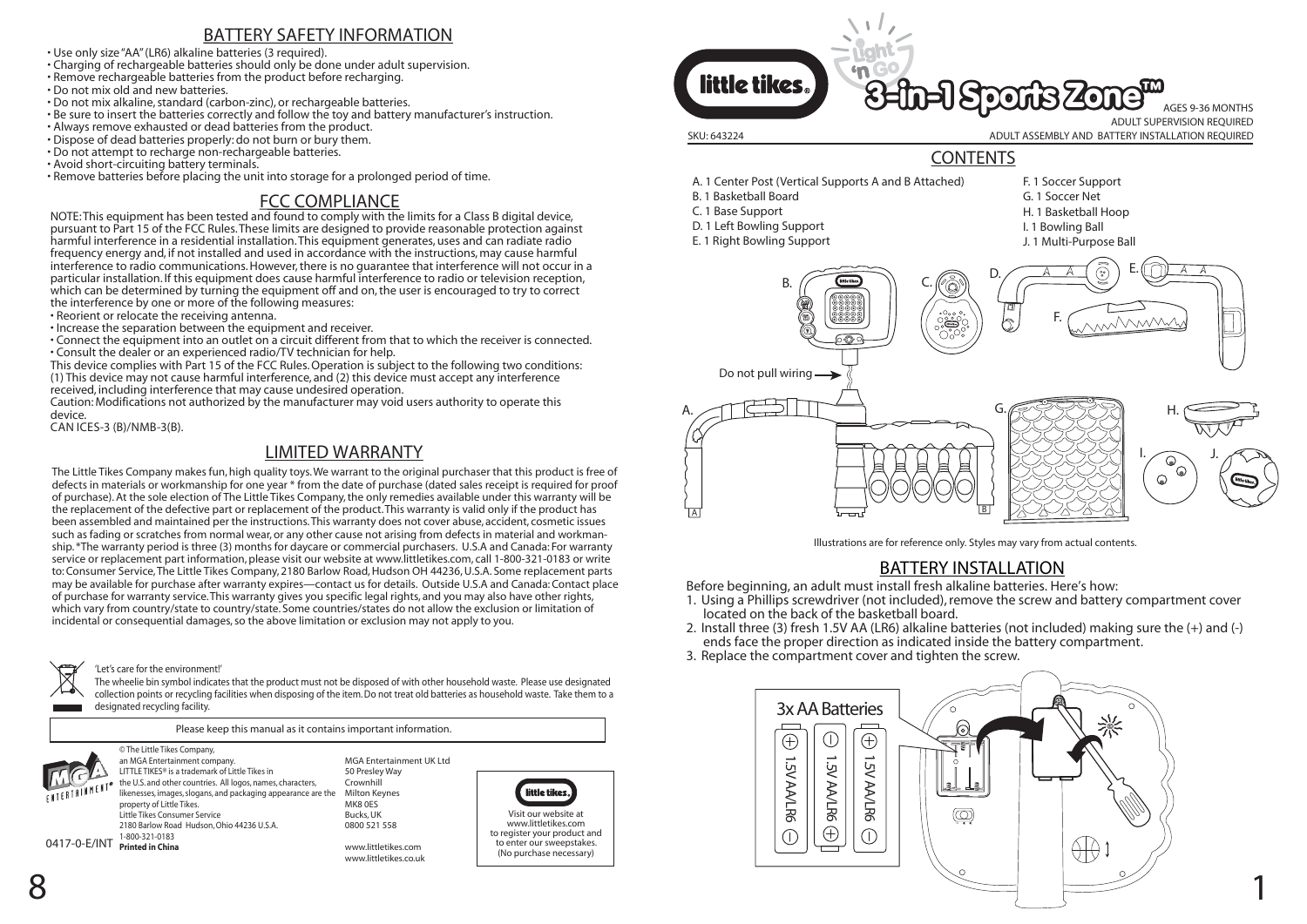ASSEMBLY



Slide the basketball board (B) into the center post (A). Make sure to insert the wiring into the center post.



Slide the rounded end of the left bowling support (D) over the rounded end of the right bowling support (E).



The vertical support and right bowling support will soccer arch. The vertical support and soccer<br>
2<sup>The vertical support and right bowling support will be etched with an A.</sup> Connect the vertical support on the center post's (A) bowling arch to the right bowling support (E). The vertical support and right bowling support will be etched with a B.



Add the base support (C) to the bottom of the center post (A).



Snap the left bowling support (D) to the bottom of the base support (C).



Connect the soccer support (F) to the bottom of the vertical support on the center post's (A) soccer arch. The vertical support and soccer support will be etched with an A.

## PLAY MODE

Press the play button to follow directions and play along. The screen on the basketball board will flash a question mark while saying, "Hey superstar, can you follow directions?" It will then prompt an action to play an activity. It will give a response whether the action is correct or incorrect.



### ACTIONS

• "Let's see you kick a goal!"

- "Try to knock all the pins!"
- "Shoot three baskets in a row!"
- "Can you press the shapes down?"

- "Goooooaaaaal!" • "You're king of the jungle."
- "Woo hoo!"
- "You hit all five."
- 
- "Let's play some more!"
- "You did it."

#### CORRECT INCORRECT

- "Try that again!"
- "Good try."
- "Almost!"
- "Now try and hit the other pins!"

# SLEEP MODE

After 8 seconds of no action, it will play sounds. 8 seconds later it will say a phrase, and if there is still no activity 8 seconds later, it will go to sleep.

#### PHRASES

- "Let's play and learn numbers" or "colors." • "Let's see you kick a ball." • "Try to knock all the pins!"
- "Can you kick, dunk or roll a ball?"
- "Can you roll the ball?"
- "Can you press the shapes down?"
- "Can you press a button?"

# MORE PHRASES

- "Hey jungle friend, get ready to play some sports."
- 

• "See ya later superstar."

• "Choose a mode to begin!

- "Can you slam dunkey like a monkey?"
- "You rock treetops."
- "Five in a row."

- 
- - -
		- "You're doing great."
		- "You scored a goal."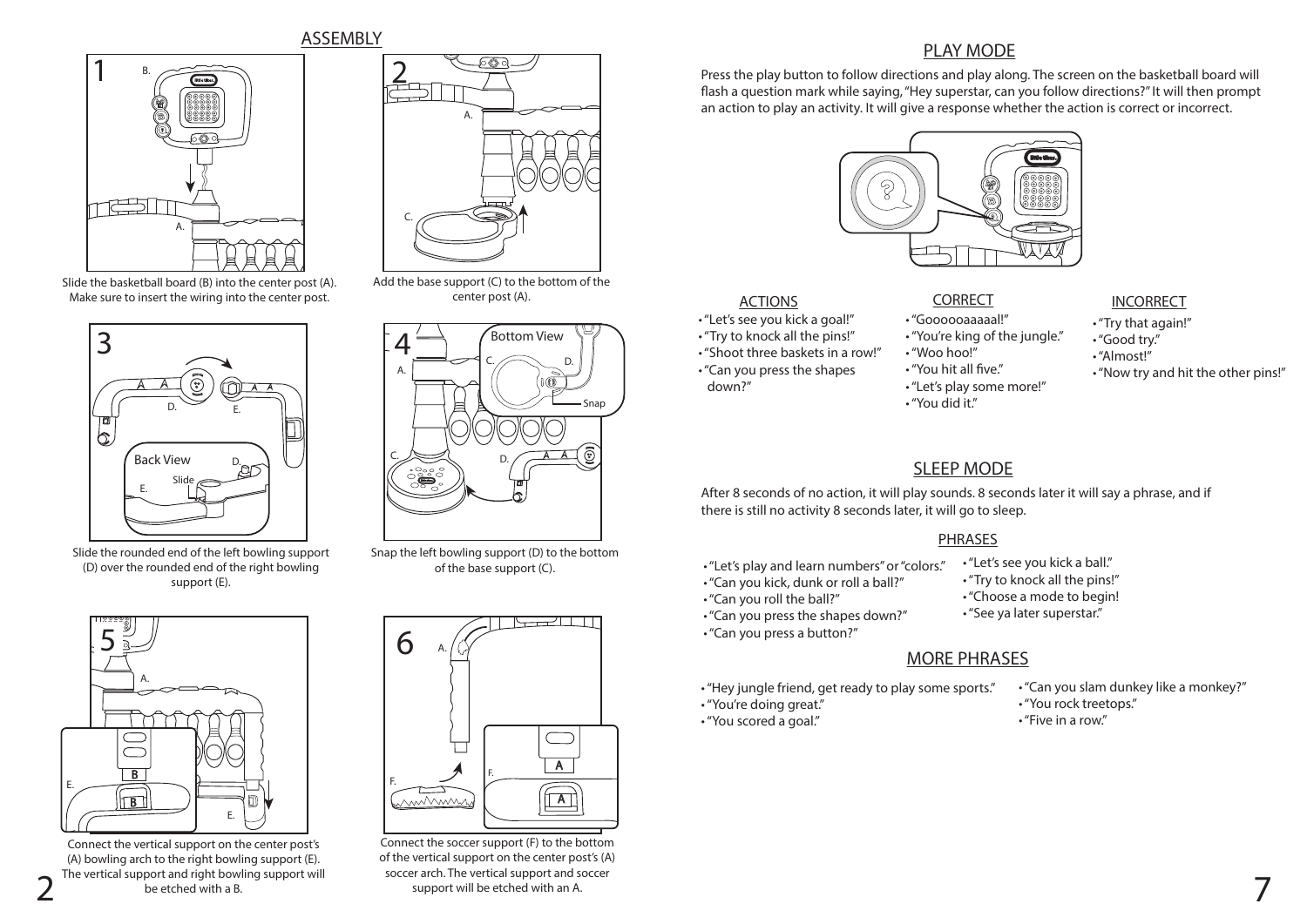#### BOWLING PHRASES

- "That's a strike."
- "You hit all five pins: red, orange, yellow, green and blue."
- "Great job."
- "You hit two pins: green and blue" or "orange and red."
- "Great job."
- "Now try and hit the other pins."
- "Cool!"
- "You hit one pin: blue" or "red." • "Yippee!"
- "Wow!"
- "Well done."
- "That was coconuts."
- "Now, press all the shapes down to play again!"

# MUSIC MODE

Press the music button to hear tunes and animals sounds. The screen on the basketball board will randomly flash music notes while playing sounds and saying, "It's time to move and groove."

# **SOCCER & BASKETBALL**

Make a goal or basket to hear all the different tunes and sayings. The shapes on the bowling arch will also glow.

### SOCCER & BASKETBALL PHRASES

- "Goooooaaaaal!" • "Woo Hoo!"
- "Super monkey dunk."
- "That was slamtastic."
- "Kapow!"
- "Let's play some more!"

# **BOWLING**

Hit the pins to hear all the different tunes, sayings and animal sounds. The shapes on the arch will light up. When all the pins have been knocked back, it will say, "Now, press all the shapes down to play again." When pressing down the shapes, it will make different sounds.

### ANIMAL SOUNDS & PHRASES

• "Now try and hit the other pins."

- Squawk, squawk!
- Elephant's trunk.
- Roar.
- Ooh, ooh, aah, aah.
- "That was slamtastic." • "That was coconuts."
- "Let's play some more!" • "Triangle!"
	- "Square!" • "Star!"

• "Circle!" • "Heart!"





of the center post's (A) soccer arch.

Clip the soccer net (G) to the back Install the basketball hoop (H) to the basketball board (B).



Adjust the basketball board to the preferred height by pressing on the basketball button on the back and sliding

it up or down.



Slide the soccer side to the center and directly under the basketball hoop.



Slide the bowling side under the soccer arch.